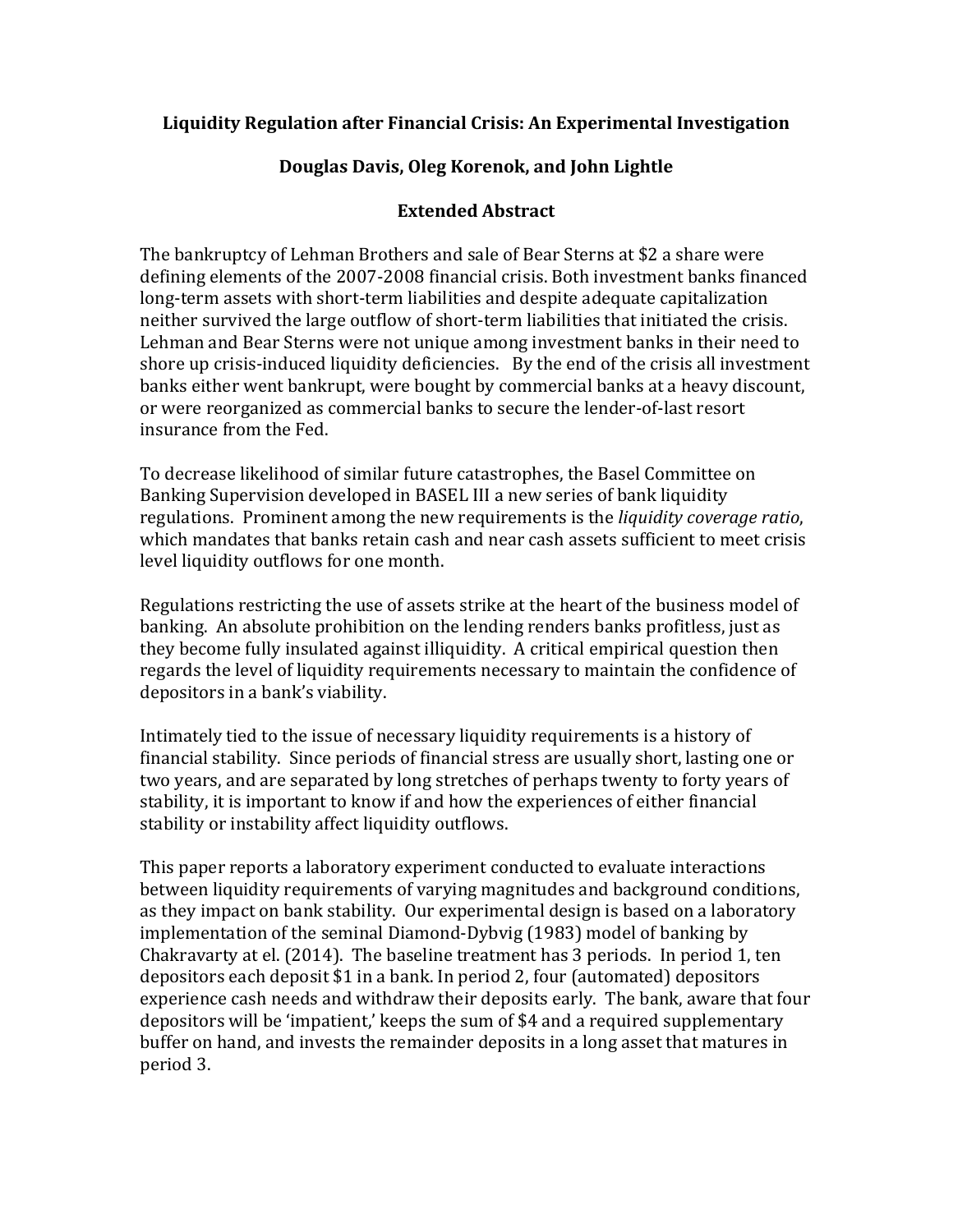Experiment participants are the six remaining 'patient' depositors, who must choose to either withdraw their deposits in period 2 or 'hold' their deposits in the bank until asset matures in period 3. Participants make decisions simultaneously, and the potential payoffs for 'hold' and 'withdraw' actions are affected by the bank's investment level and the number of other patient depositors who elect to withdraw early. In the event the number of patient withdrawals exceeds the bank's liquid reserve buffer, the bank must fund remaining period 2 withdrawal obligations through the liquidation of investments, which in turn reduce the return from holding deposits until period 3.

Ex ante, participants know the effective liquidation rate  $\lambda$  only probabilistically, with possible realizations being either low, at  $20¢$  for each dollar invested, or high, at 80¢ for each dollar invested. When  $\lambda = 20$ ¢ even a single patient withdrawal will render the bank insolvent, reducing the period 3 return for all remaining depositors to 0. On the other the hand, when  $\lambda = 80$ ¢ the return to holding deposits until maturity exceeds the return from withdrawing early unless nearly all other patient depositors also withdraw.

The experiment consists of a series of twenty period sessions conducted in a  $2x3$ design, that crosses 'stable' and 'unstable' background conditions with three liquidity buffer requirements. Sessions are divided into two 10 period sequences. Background 'baseline' conditions are induced by varying the probability of a low liquidation value realization in the initial sequence: in the 'stable' baseline sequence the low liquidation condition occurs with a  $5%$  probability. In the 'unstable' baseline sequence the low liquidation condition occurs with an 80% probability.

Each of the terminal 10 period sequences are conducted under 'unstable' conditions, but with variations in the required liquidity buffer. We examine three buffer conditions, LR0, LR1 and LR2, in which banks are required to hold reserve buffers of \$0, \$1 and \$2, respectively. Increases in buffer requirements increase a bank's resilience to early withdrawals by 'patient' depositors, but at the cost of reducing the return to holding deposits until maturity.

Our design allows us to isolate both the effect of liquidity restrictions and initial experience on liquidity outflows: To evaluate the effects of liquidity buffer variations we compare subjects' 'hold' decisions in the second sequence of the LR0, LR1, and LR2 treatments while holding constant subjects' experience in the first sequence. In a similar way we can evaluate the effects of experience, holding liquidity restrictions constant, and comparing 'hold' decisions given stable or unstable baseline conditions.

Experimental results indicate that liquidity restrictions substantially reduce liquidity outflows by increasing the number of depositors choosing to hold from roughly 3 to about 6 after the stable baseline and from roughly 1 to about 5 after unstable baseline. The increase is statistically significant in  $4$  out of  $6$  comparisons.